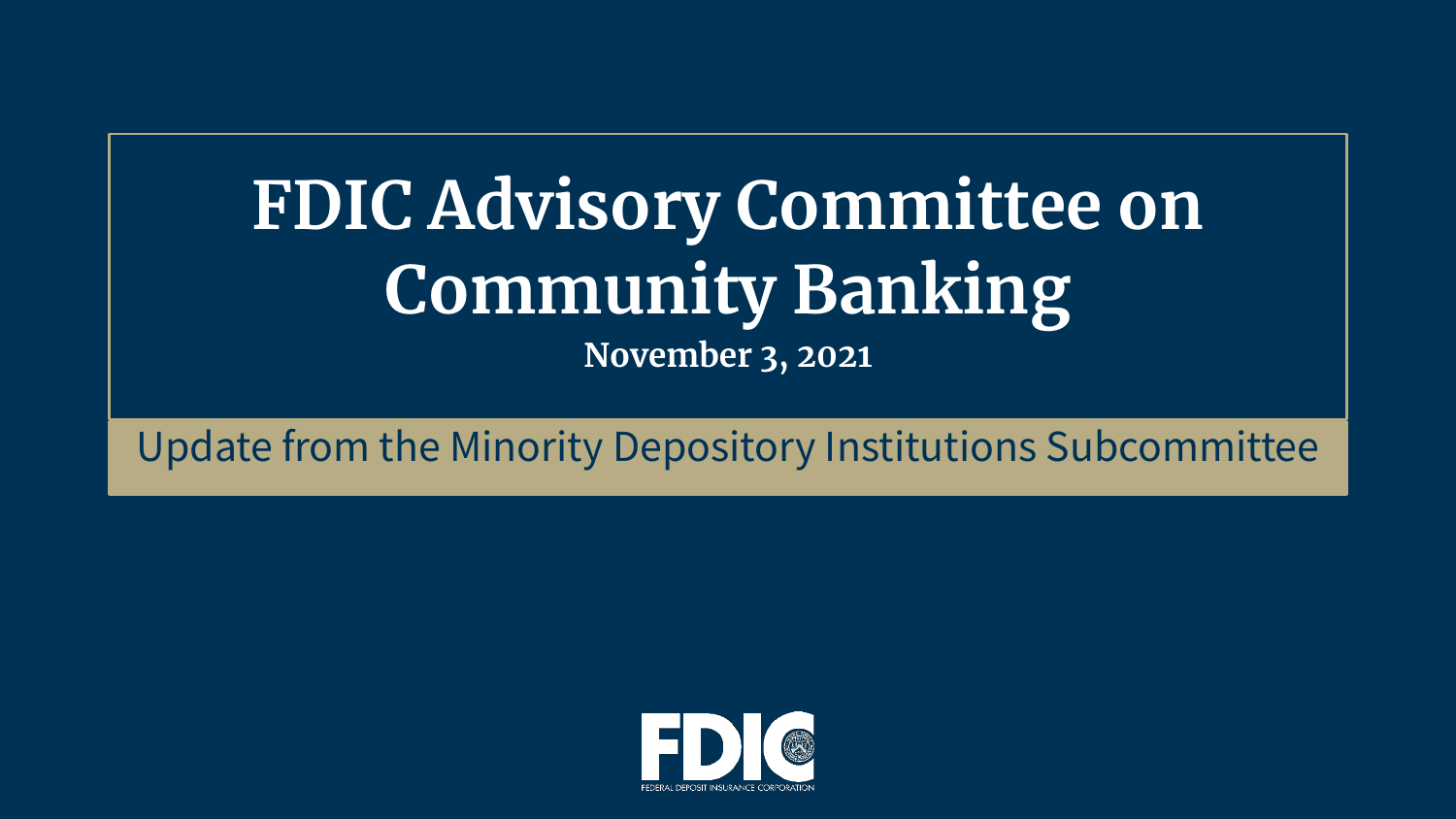

# **Mission-Driven Bank Fund**

A T - A - G L A N C E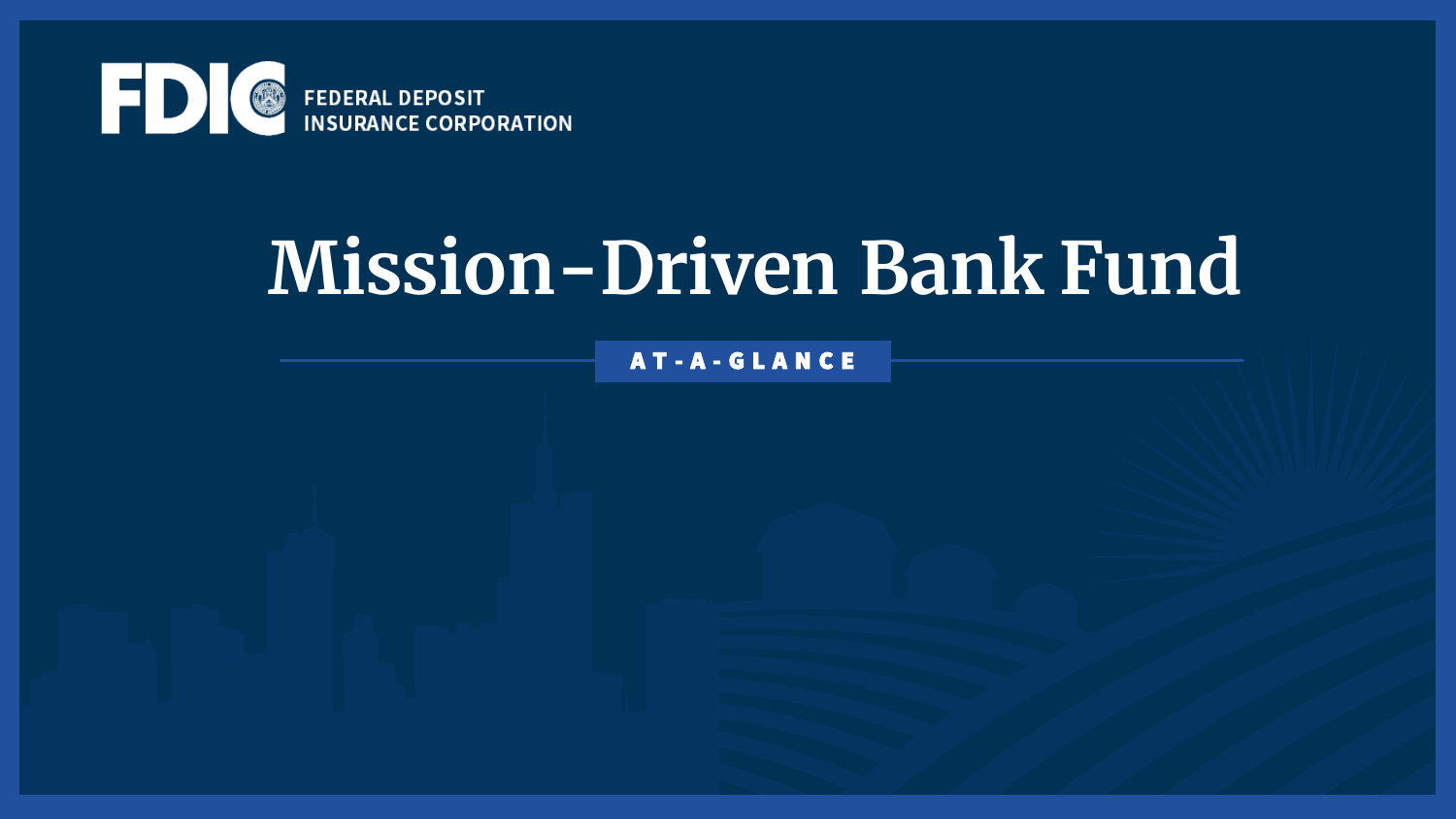Provides investors with an opportunity to support moderate-income, minority, and rural communities. mission-driven banks that support low- and

 **greater impact in the communities they serve. Support for these institutions helps them build size, scale, and capacity—enabling them to have a** 



**opportunity and prosperity**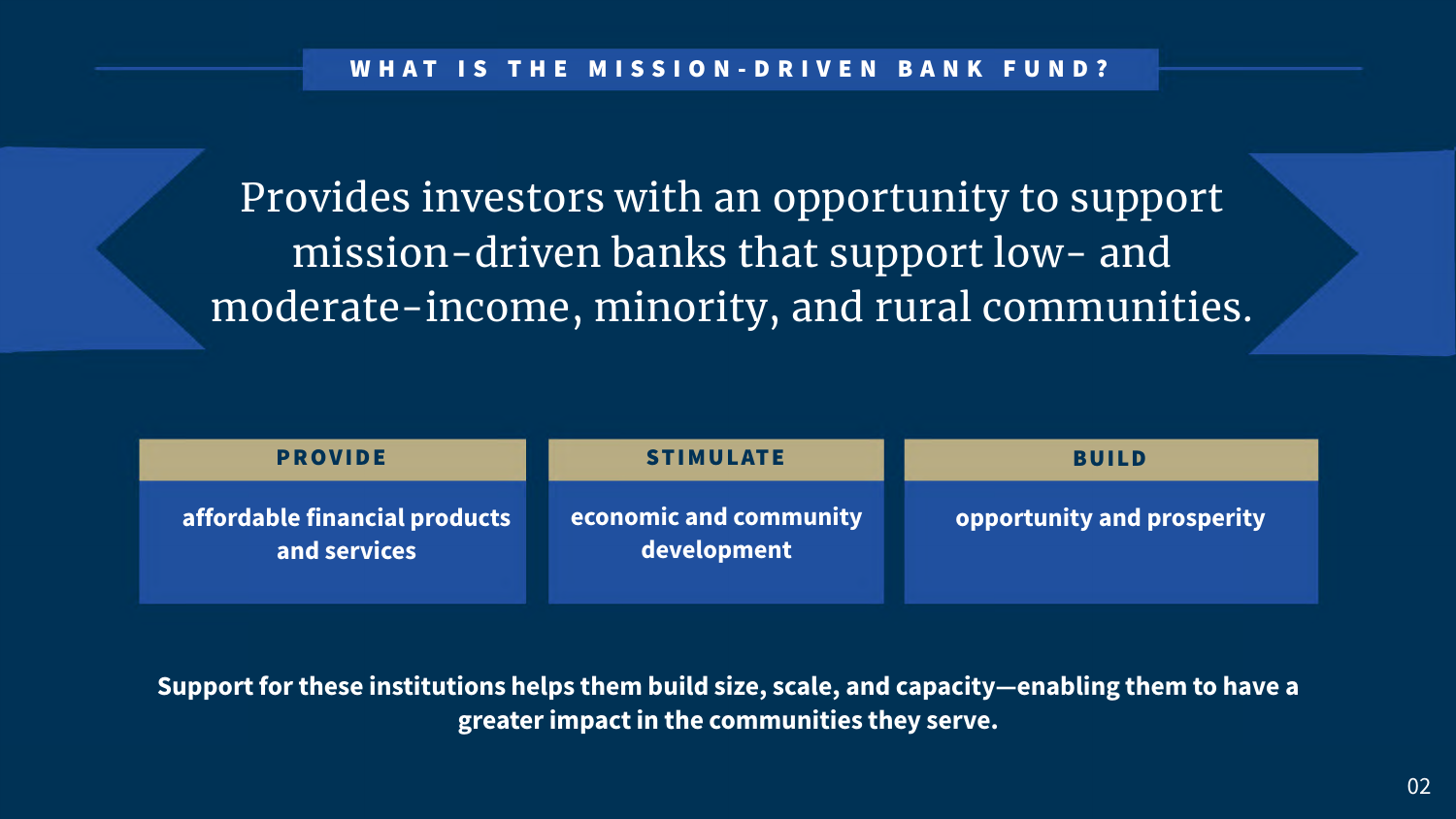- About **280 banks** with branches in **29 states**  serve communities that are often the first to experience the effects of economic downturns and among the last to recover.
- FDIC research shows **Minority Depository Institutions (MDIs)** commit a large portion of their portfolios to minority and lower income communities compared to non-MDIs.
- FDIC-insured **Community Development Financial Institutions (CDFIs)** deliver at least 60% of their total lending, services, and other activities in low-income communities, many of them in rural areas.

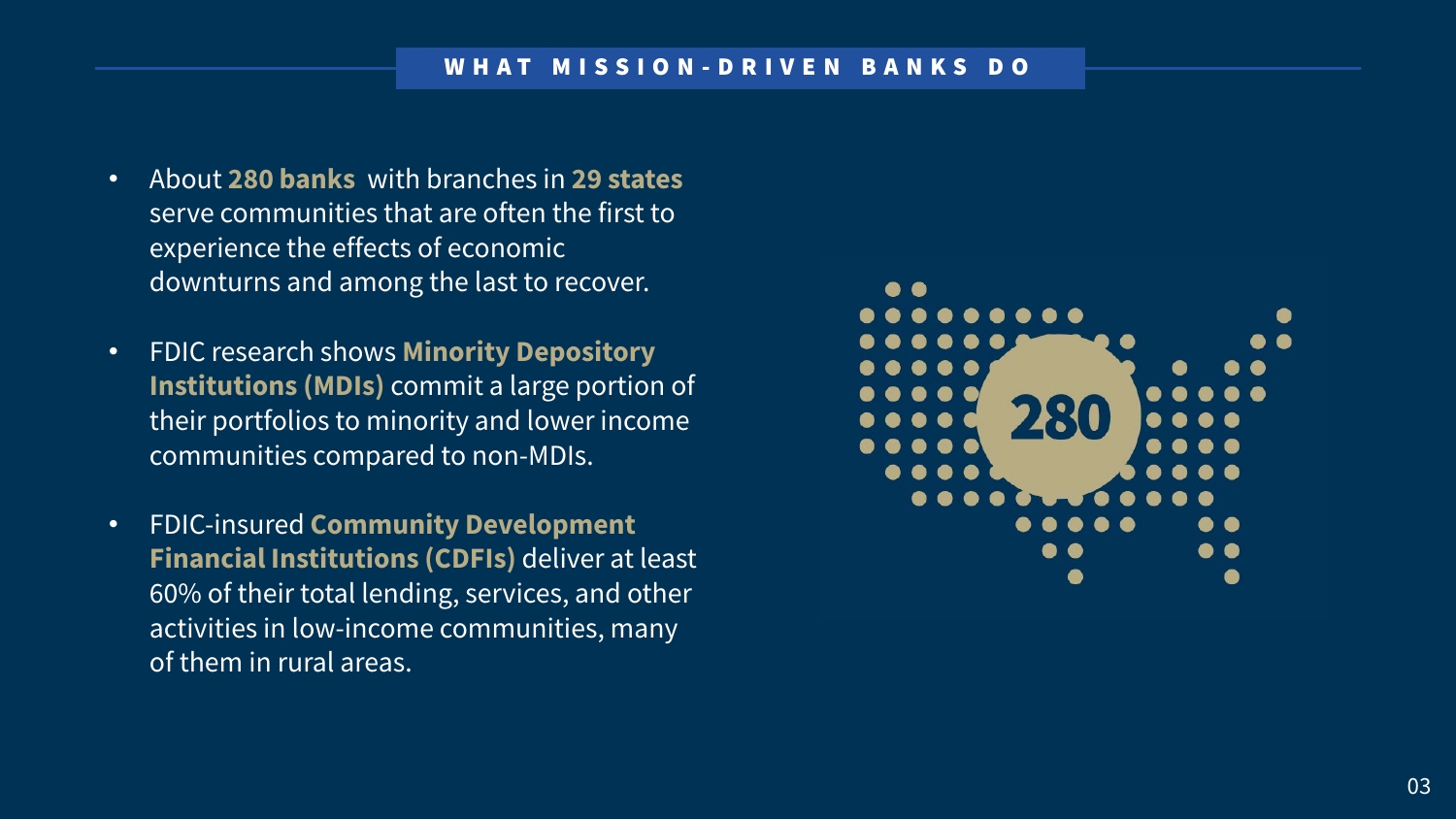### HOW THE MISSION - DRIVEN BANK FUND WORKS



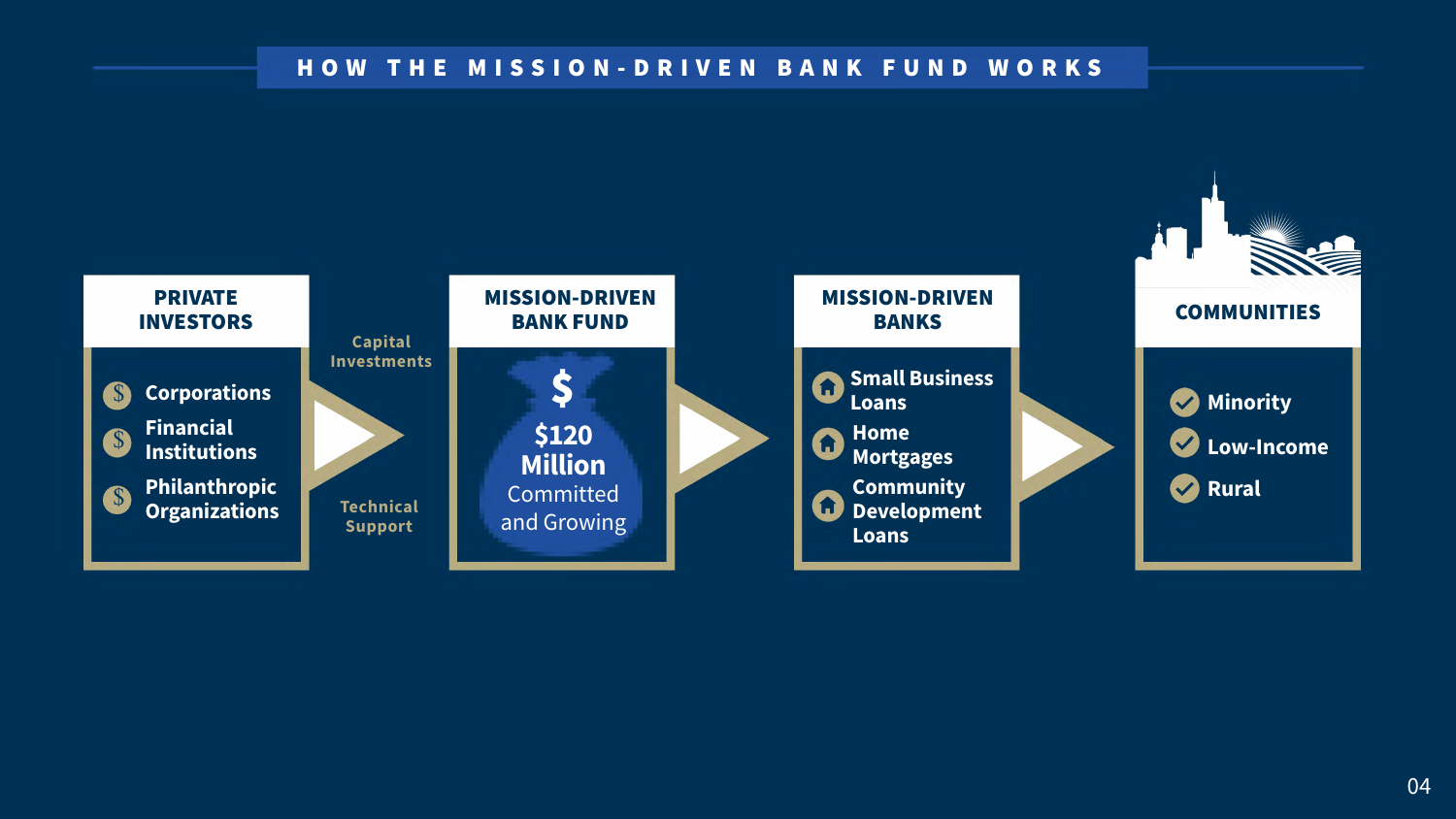while prioritizing impact within the communities the MDIs/CDFIs serve. Fund design seeks to balance the needs and preferences of the various stakeholders,

# MDI/CDFI Banks

- Patience and permanence of capital
- Investment flexibility (investment type, size, structure)
- Minimize operational burden of investment diligence, reporting requirements
- Business and social impact

## **Investors**

- Timing and expectation for return of capital (capital preservation)
- Return on capital
- Access to liquidity
- Impact measurement/use of proceeds requirements
- Business, marketing, and social impact

# Fund Manager

- Minimize operational complexity/costs
- Meet fund performance targets (impact measurement, returns)
- Planning for and execution of fund exit
- Business, marketing, and social impact



# FUND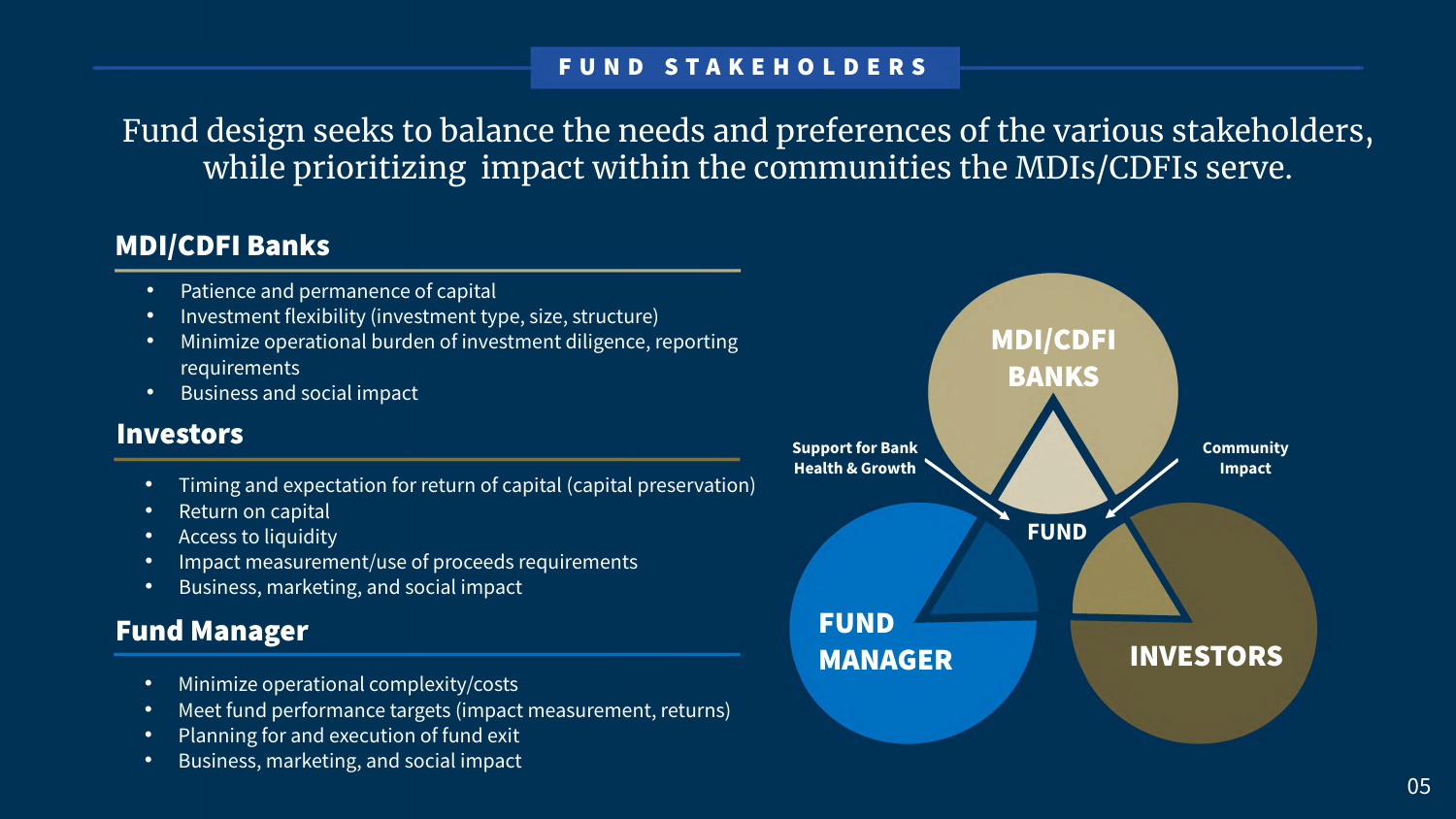Mission-driven banks make pitches to the fund for potential investments in a variety of asset classes that will help them **build size, scale, and capacity** to grow their impact in communities.

- • Equity in form of common or perpetual preferred shares (provides up to 10X multiplier for new lending in the community)
- Loan participations
- Loss share agreements
- Certificates of deposits
- Term debt
- Investments proposed by mission-driven banks
- Strategic advisory services

 The pitch process **empowers FDIC-insured MDIs and CDFIs to seek support for their unique**  income, or rural communities. **needs** and to demonstrate how the investments will support minority, low- or moderate-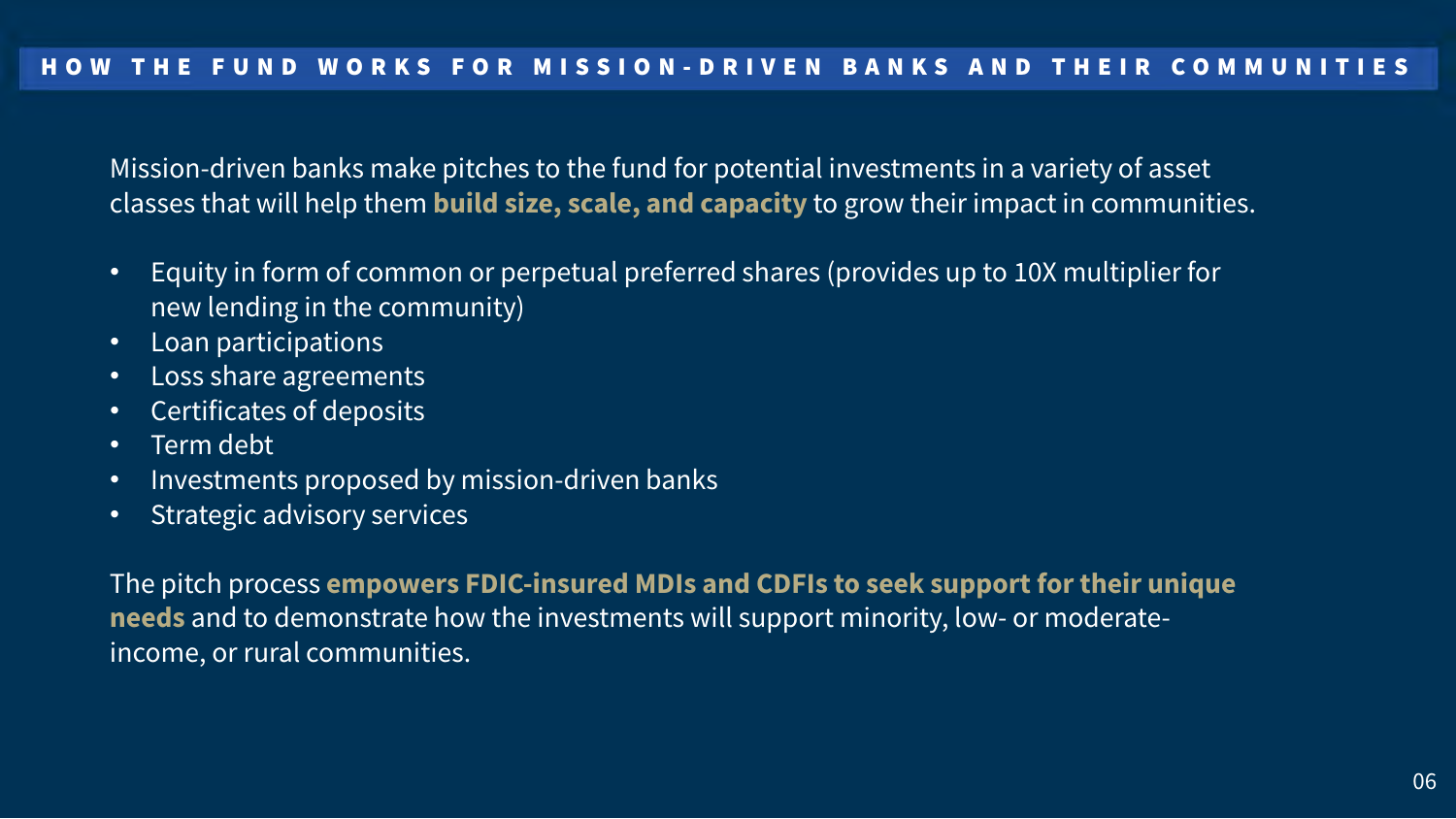## HOW THE FUND MANAGER SUPPORTS THE FUND



### **ADVISORY COUNCIL:**

- Supports mission focus
- Shares community perspectives
- FDIC is a non-voting member

### **FUND MANAGER:**

- Underwrites pitches and provides consulting services
- Manages fund performance targets
- Plans for and executes fund exit
- Selected by anchor investors through a competitive process emphasizing mission perspective and informed by input from mission-driven banks
- Assists with sourcing investments
- Seeks to engage with third parties as additional avenues for investment ideas
- Facilitates stakeholder and community involvement through partnerships and advisory groups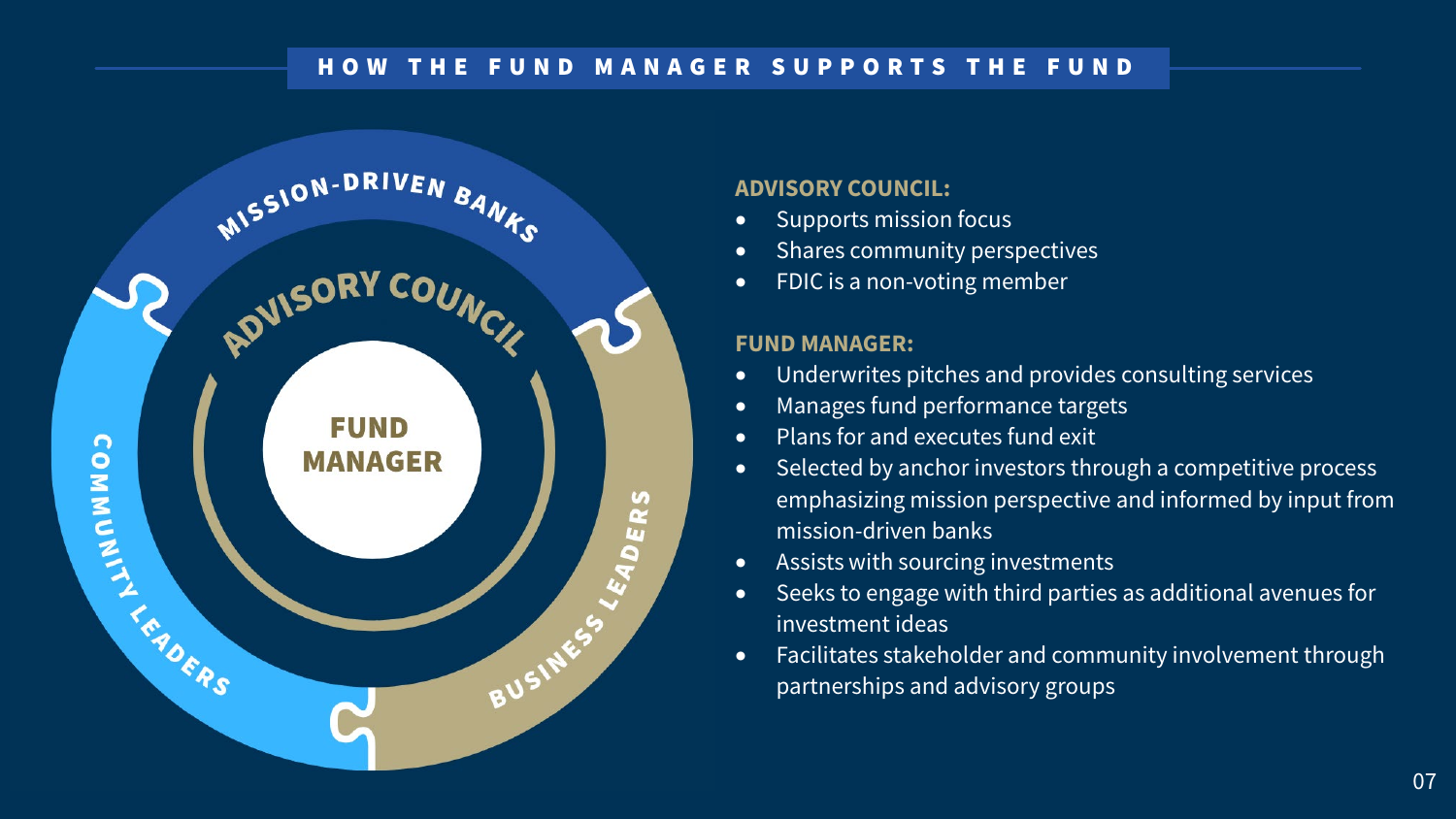# COMPLETED

- Secured \$120 million (and growing) in private investor commitments to date
- Designed fund structure with input from 70 CEOs of mission-driven banks, trade groups, bank potential investors, investment consultants, and philanthropic organizations
- Drafted terms and conditions
- Announce anchor investors of fund
- 

# UPCOMING

• Accept first round of pitches from mission-driven banks

### Q3 2021

• Anchor investors solicit fund manager

Advise mission-driven banks about pitch process

## Q4 2021

- Onboard fund manager
- Finalize terms and conditions
- **Form Advisory Council**
- Secure first round of funding
- 

# Q1 2022

For more information, contact **[MissionDrivenFund@fdic.gov](mailto:MissionDrivenFund@fdic.gov)**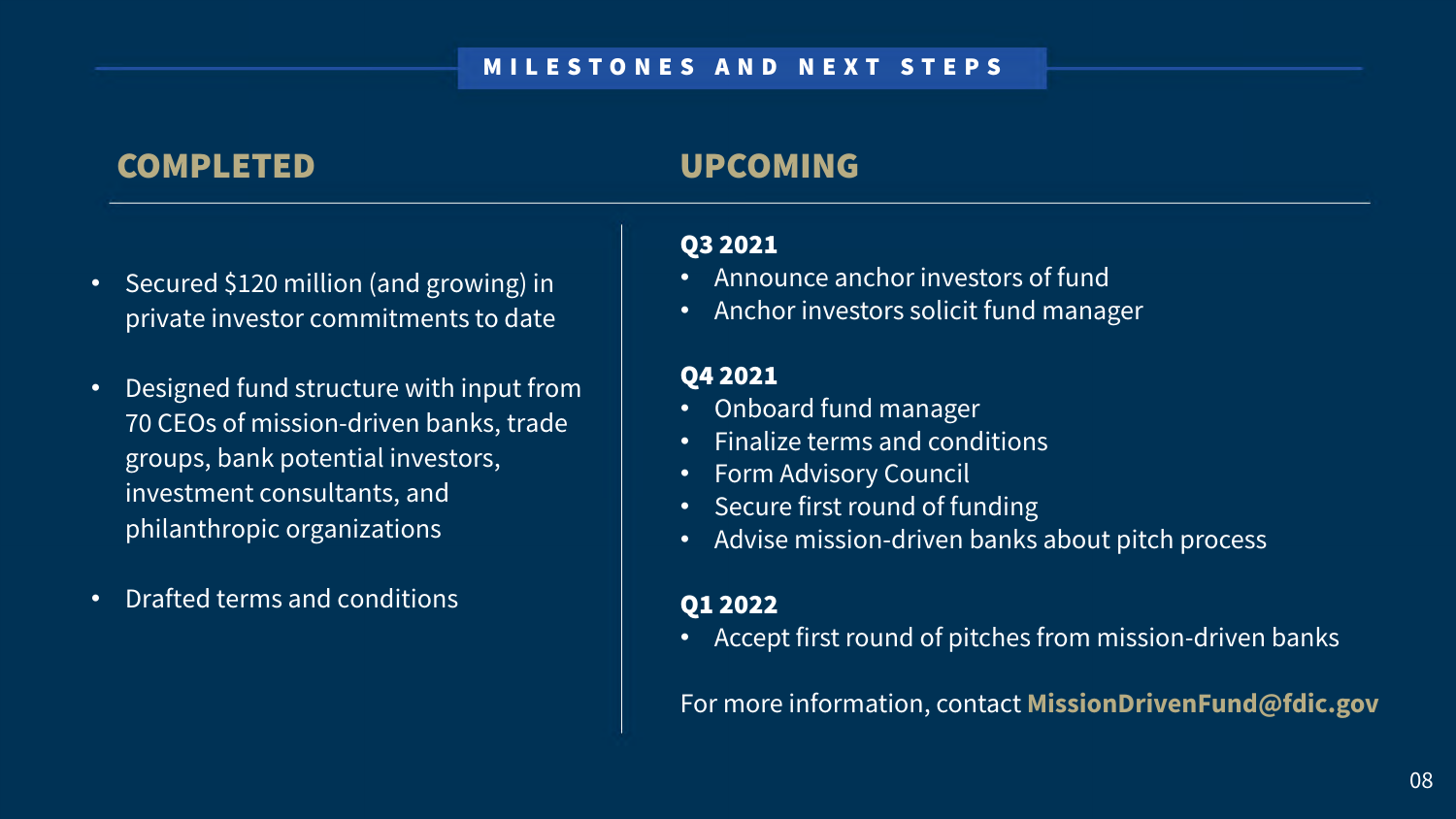### **01 Target Size**

The Mission-Driven Bank Fund will be a Delaware limited partnership and have a target size of \$500 million - \$1 billion of capital commitments, with the first closing upon receipt of at least \$[100] million in capital commitments and engagement of a specific Fund Manager. The minimum LP commitment will be [\$10 million] unless adjusted by the GP.

### **05 Investment Period**

The GP will generally not be permitted to make any capital calls for the purpose of making investments after the termination of the period commencing on the First Closing Date and ending on the date that is [four][five] years from the First Closing Date.

# **02**

### **Fund Terms**

The term of the Fund will be [ten] years from the Final Closing Date unless extended by the General Partner (GP) of the Fund (typically the Fund Manager) with the consent of either the LP Advisory Committee or a majority-ininterest of the Limited Partners (LPs), for up to two additional one-year periods.

### **06 Distributions**

Distributions from the Fund may be made at any time as determined by the GP in its sole discretion, except in certain limited circumstances. The GP will be entitled to withhold from any distribution amounts that may otherwise be retained for reinvestment.

### **03 Mission Alignment**

The Fund Manager will establish and engage an Advisory Council to ensure the Fund's investments are consistent with its mission focus, and provide broad stakeholder input into the oversight of the investments and the impact on the communities served by mission-driven banks. The FDIC will have an observer role on the Advisory Council.

\*This is a summary of proposed terms for the Fund based on the most recent dialogue with key stakeholders. While the FDIC has established the framework for the Fund, it will not manage the Fund, contribute capital to the F investment decisions. The FDIC will have an observer role on the Advisory Council.

### **07 Investment Limitations**

The Fund will only make investments if they are consistent with the Fund's mission-driven purpose. The legal documentation includes stringent restrictions on changing the purpose of the Fund. Key thematic investment priorities are expected to be in equity and loanbased investments.

### **04 Fund Purpose**

Fund formation documentation mandates that the purpose of the Fund is to (i) make investments in FDIC-insured MDIs and CDFIs, (ii) provide complementary strategic advisory services, in the form of financial or technical support, to such entities (potential strategic advisory services include financial and business strategy, operations, and technology), and (iii) promote and encourage the creation of new MDIs and CDFIs.

### **08 Reporting & Impact**

The Fund will provide audited financial statements each fiscal year as well as unaudited quarterly reports that include a summary of investments made and the thencurrent valuation of the capital accounts.

The annual statements will be accompanied by an analysis describing the social impact of the Fund's investments, including metrics on performance and impact to communities served.

### **Note: Management fees will be determined during the Fund Manager selection process.**